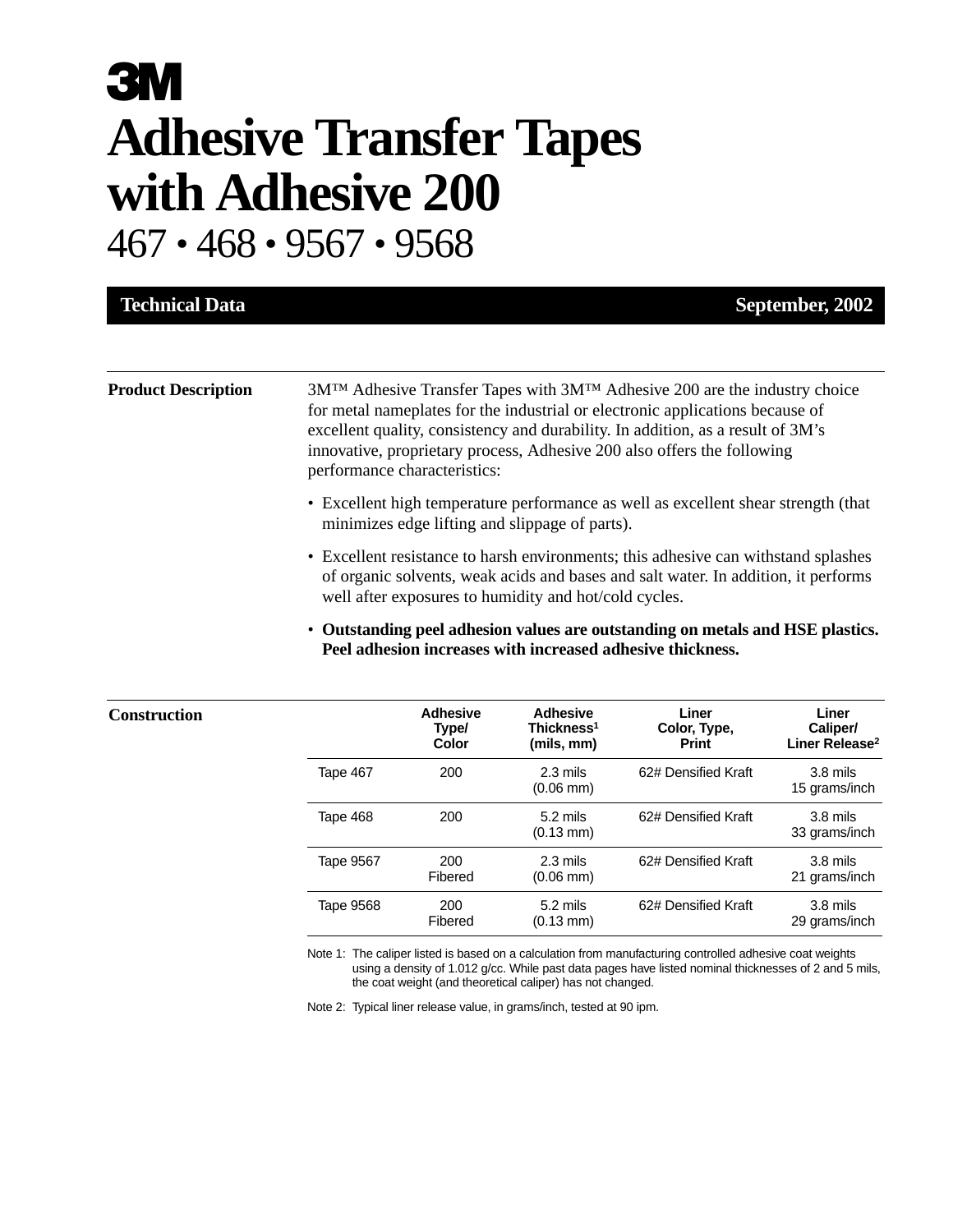## **3M**TM **Adhesive Transfer Tapes with Adhesive 200**

467 • 468 • 9567 • 9568

#### **I. Adhesion to stainless steel** ASTM D3330 modified (90 degree peel, 2 mil aluminum foil backing) **Typical Physical Properties and Performance Characteristics Note: The following technical information and data should be considered representative or typical only and should not be used for specification purposes.**

|                                 | Tape 467/9567        |     | Tape 468/9568        |     |  |
|---------------------------------|----------------------|-----|----------------------|-----|--|
| Dwell                           | ounces/inch N/100 mm |     | ounces/inch N/100 mm |     |  |
| 15 minute room temperature (RT) | 66                   | 72  | 90                   | 98  |  |
| 72 hour RT                      | .91                  | 100 | 130                  | 142 |  |

72 hour 158°C (70°C) 150 164 207 226

#### **II. Adhesion to Other Surfaces**

ASTM D3330 modified (90 degree peel, 2 mil aluminum foil backing)

| Dwell                                           | ounces/inch   | Tape 467/9567<br>N/100 mm | ounces/inch                                                                                    | Tape 468/9568<br>N/100 mm |  |
|-------------------------------------------------|---------------|---------------------------|------------------------------------------------------------------------------------------------|---------------------------|--|
| 72 hour RT ABS                                  | 57            | 62                        | 70                                                                                             | 77                        |  |
| 72 hour RT glass                                | 82            | 90                        | 113                                                                                            | 124                       |  |
| III. Relative High Temperature Operating Ranges |               |                           |                                                                                                |                           |  |
| Short term (minutes/hours)                      |               |                           | 350°F (177°C)                                                                                  |                           |  |
| Long term (days/weeks)                          | 250°F (121°C) |                           |                                                                                                |                           |  |
| IV. Shelf Life of Tape in Roll Form             |               |                           | 24 months from the manufacturing date when stored<br>at 70°F (21°C) and 50% relative humidity. |                           |  |

#### **V. Environmental Performance**

The properties defined are based on the attachment of impervious faceplate materials (such as aluminum) to an aluminum test surface.

**Bond Build-up**: The bond strength of 3M™ Adhesive 200 increases as a function of time and temperature.

**Humidity Resistance:** High humidity has a minimal effect on adhesive performance. Bond strengths are generally higher after exposure for 7 days at 90°F (32°C) and 90% relative humidity.

**UV Resistance:** When properly applied, nameplates and decorative trim parts are not adversely affected by outdoor exposure.

**Water Resistance:** Immersion in water has no appreciable effect on the bond strength. After 100 hours in room temperature water the bond actually shows an increase in strength.

**Temperature Cycling Resistance:** Bond strength generally increases after cycling four<br>times through: A hours at 158°F (70°C) times through:

| $4110013$ at 100 F 170 G/                    |
|----------------------------------------------|
| 4 hours at -20 $\degree$ F (-29 $\degree$ C) |
| 16 hours at room temperature                 |

**Chemical Resistance:** When properly applied, nameplate and decorative trim parts will hold securely after exposure to numerous chemicals including gasoline, MEK, oil, Freon™ TF, sodium chloride solution, mild acids and alkalis.

#### **VI. Low Service Temperature**

-40°F (-40°C)

Many applications survive below this temperature (factors affecting successful applications are: materials being bonded, dwell at RT before cold exposure and stress below the Tg [i.e., expansion/contraction stresses, impact]). Optimum conditions are: bonding HSE materials, longer time at RT before cold exposure and little or no stress below the Tg.

Note: Adhesive 200 is not recommended for low energy plastics (polypropylene, polyethylene, powder coated paints). For these surfaces please refer to 3M™ Adhesives 300, 350, 300LSE and the 300MP. The Adhesive 300LSE has been used more frequently as the bond areas in applications become smaller and smaller. It offers the smooth, high performance characteristics of the 3M™ Adhesive 200MP with higher adhesion to plastic. Adhesive 300LSE is ideal for bonding to polyethylene, polypropylene, powder coated paints and for applications where the bonded area is less than 1/4" wide.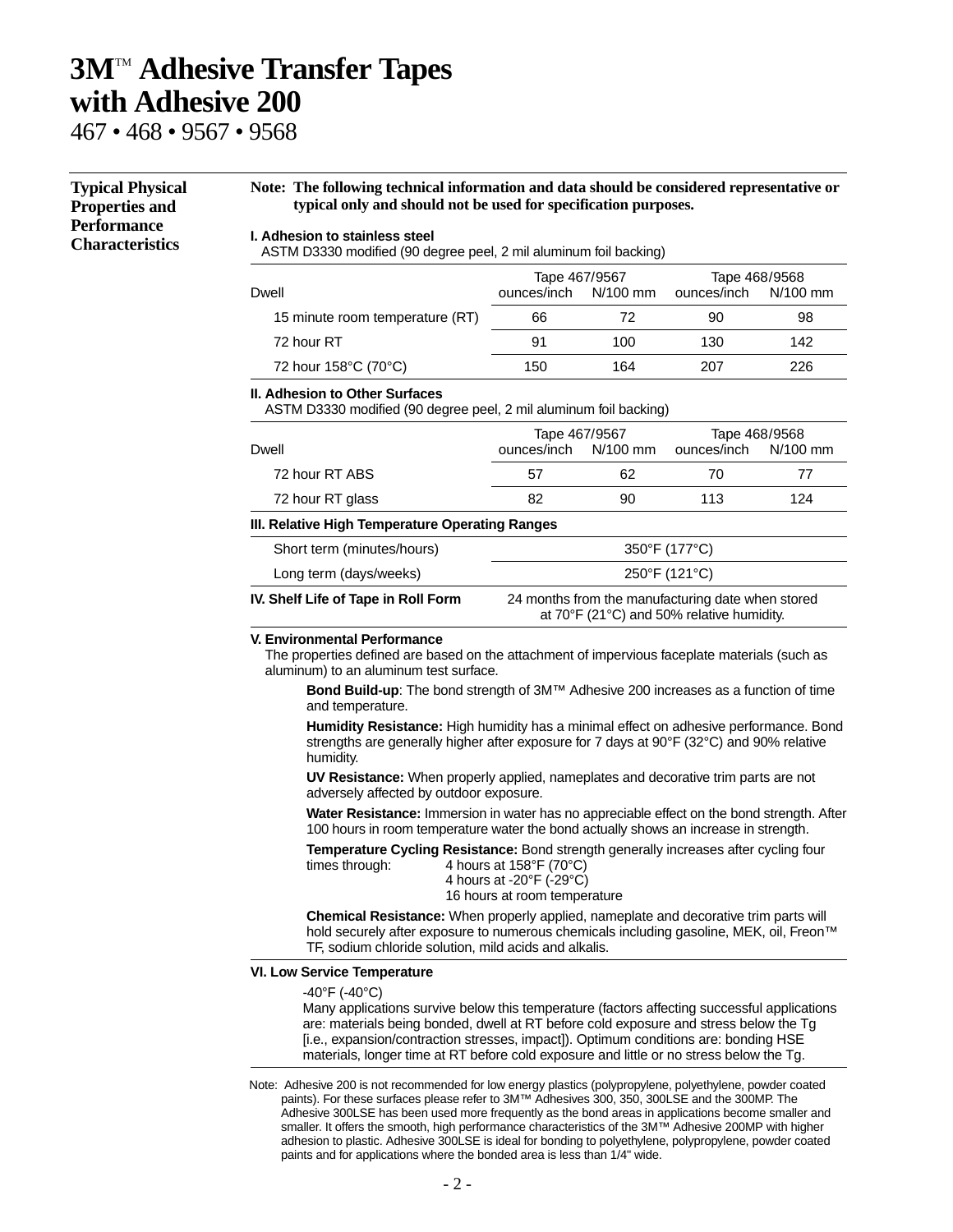## **3M**TM **Adhesive Transfer Tapes with Adhesive 200**

467 • 468 • 9567 • 9568

### **Available Sizes**

|           | Master<br>Size | Slit Width<br>(minimum) | Roll Length <sup>8</sup>                                    | Core<br>Size | Slit<br>Tolerance |
|-----------|----------------|-------------------------|-------------------------------------------------------------|--------------|-------------------|
| Tape 467  | 48"            | 1/2"                    | 60-360 vards                                                | 3"           | ± 1/32"           |
| Tape 468  | 48"            | 1/2"                    | $60-360$ yards                                              | 3"           | ± 1/32"           |
| Tape 9567 | 48"            | 1/2"                    | $1/2$ "-2 $7/8$ " - 360 yards<br>over 27/8"-48" - 540 yards | 3"           | ± 1/32"           |
| Tape 9568 | 48"            | 1/2"                    | $\frac{1}{2}$ "-1" - 180 yards<br>over 1"-48" - 360 yards   | 3"           | ± 1/32"           |

Note: Roll lengths vary by product slit width (the customer service department has more detailed information, 1-800-328-1681).

**Application Techniques** For maximum bond strength (during installation of the final part) the surface should be thoroughly cleaned and dried. Typical cleaning solvents are heptane (for oily surfaces) or isopropyl alcohol for plastics.Use reagent grade solvents since common household materials like rubbing alcohol frequently contain oils to minimize the drying affect on skin. These oils can interfere with the performance of a pressure-sensitive adhesive. Consult solvent manufacturers MSDS for proper handling and storage instructions. Also, use disposable wipes, that do not contain oils, to remove the cleaning solvents. It is necessary to provide pressure during lamination (1.5-20 pli recommended) and during final part installation (10-15 psi) to allow the adhesive to come into direct contact with the substrate. Using a hard edged plastic tool, which is the full width of the laminated part, helps to provide the necessary pressure at the point of lamination. Heat can increase bond strength when bonding to metal parts (generally this same increase is observed at room temperature over longer times, weeks). For plastic parts, the bond strength is not enhanced with the addition of heat. The ideal adhesive application temperature range is  $70^{\circ}F(21^{\circ}C)$  to  $100^{\circ}F(38^{\circ}C)$ . Application is not recommended if the surface temperature is below 50°F (10°C) because the adhesive becomes too firm to adhere readily. Once properly applied, at the recommended application temperature, low temperature holding is generally satisfactory (please refer to section VII of the Typical Physical Properties and Performance Characteristics). When bonding a thin, smooth, flexible material to a smooth surface, it is generally acceptable to use 2 mils of adhesive. If a texture is visible on one or both surfaces, the 5 mil adhesive would be suggested. If both materials are rigid, it may be necessary to use a thicker adhesive to successfully bond the components. 3M<sup>TM</sup> VHB<sup>TM</sup> Acrylic Foam Tapes may be required (please refer to the data page 70-0709-3863-7). **Application Equipment** To apply adhesives in a wide web format, lamination equipment is required to ensure acceptable quality. To learn more about working with pressure-sensitive adhesives please refer to technical bulletin, Lamination Techniques for Converters of Laminating Adhesives (70-0704-1430-8). For additional dispenser information, contact your local 3M sales representative, or the toll free 3M sales assistance number at 1-800-362-3550.